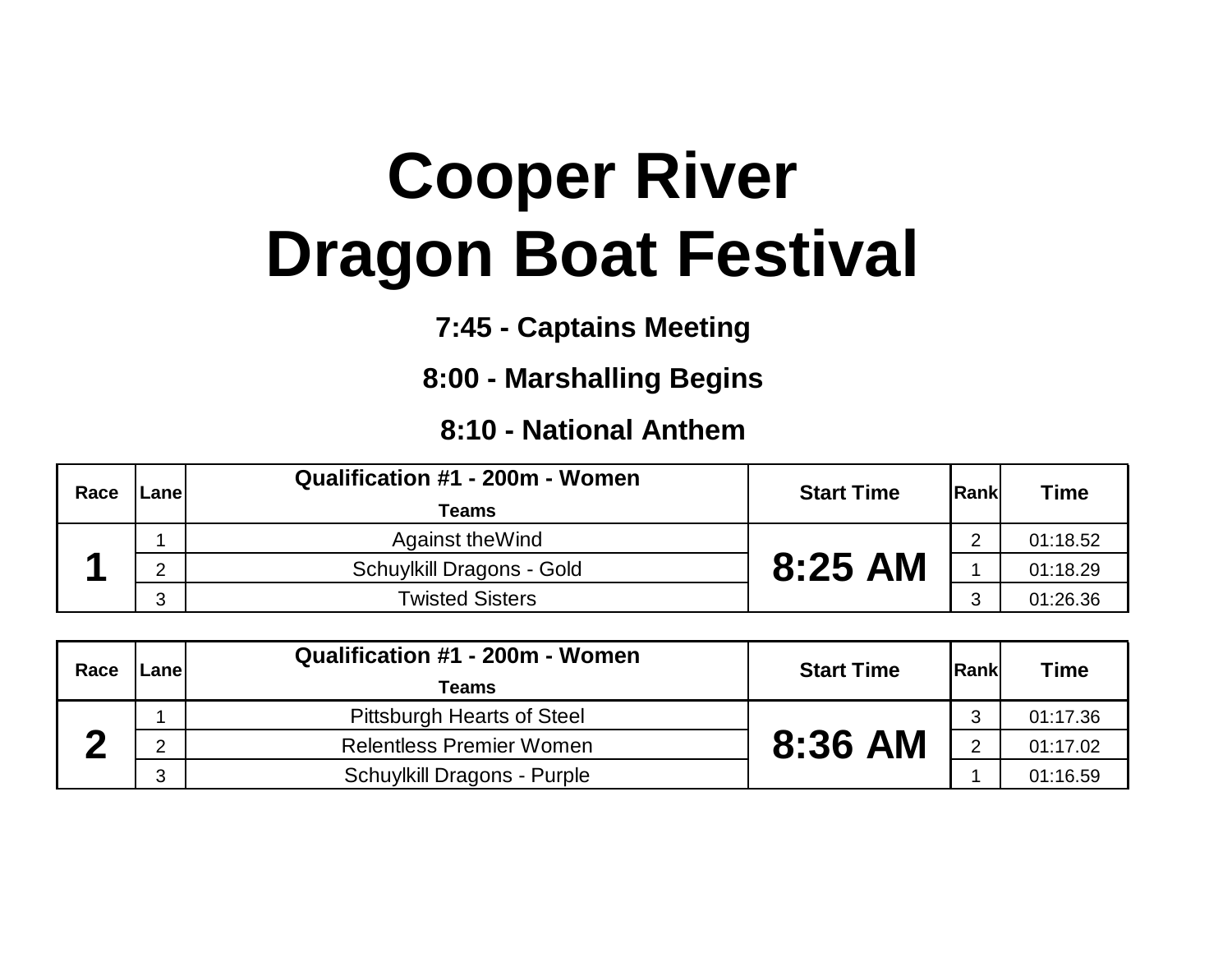| Race   | ∟anel | Qualification #1 - 200m - Women<br><b>Teams</b> | <b>Start Time</b> | lRankl        | <b>Time</b> |
|--------|-------|-------------------------------------------------|-------------------|---------------|-------------|
| ŋ<br>◡ |       | <b>Golden Warriors</b>                          |                   |               | 01:16.36    |
|        |       | <b>Hope Afloat USA</b>                          | 8:47 AM           | $\mathcal{D}$ | 01:24.50    |
|        | ົ     | <b>Wonder Witches</b>                           |                   | ◠             | 01:26.19    |

| Race | .anel | Qualification #1 - 200m - Women<br><b>Teams</b> | <b>Start Time</b> | <b>Rank</b>   | Time     |
|------|-------|-------------------------------------------------|-------------------|---------------|----------|
|      |       | Like Big Boats and I Can Not Lie                |                   | ◠             | 01:32.97 |
|      |       | <b>Originals</b>                                | 8:58 AM           | $\mathcal{D}$ | 01:23.29 |
|      | 0     | The Witches of East Greenwich's Wicked Oars     |                   |               | 01:22.26 |

| Race                       | _anel | Qualification #1 - 200m - Women<br>Teams | <b>Start Time</b> | <b>IRankl</b>  | <b>Time</b> |
|----------------------------|-------|------------------------------------------|-------------------|----------------|-------------|
|                            |       | <b>Viking Dragons</b>                    |                   | ≏              | 01:23.83    |
| -<br>$\blacktriangleright$ | ⌒     | The Witches of East Greenwich V          | $9:09$ AM         | $\overline{2}$ | 01:23.39    |
|                            | ົ     | <b>River Goddesses Soul</b>              |                   |                | 01:16.05    |

| Race | ∟anel | Qualification #1 - 200m - Women<br>Teams | <b>Start Time</b> | Rank | <b>Time</b> |
|------|-------|------------------------------------------|-------------------|------|-------------|
|      |       | <b>River Sisters</b>                     |                   | C    | 01:22.96    |
|      | ◠     | Pathways Team SOS                        | $9:20$ AM         | 3    | 01:24.19    |
|      | ◠     | PFP - Fire                               |                   |      | 01:18.86    |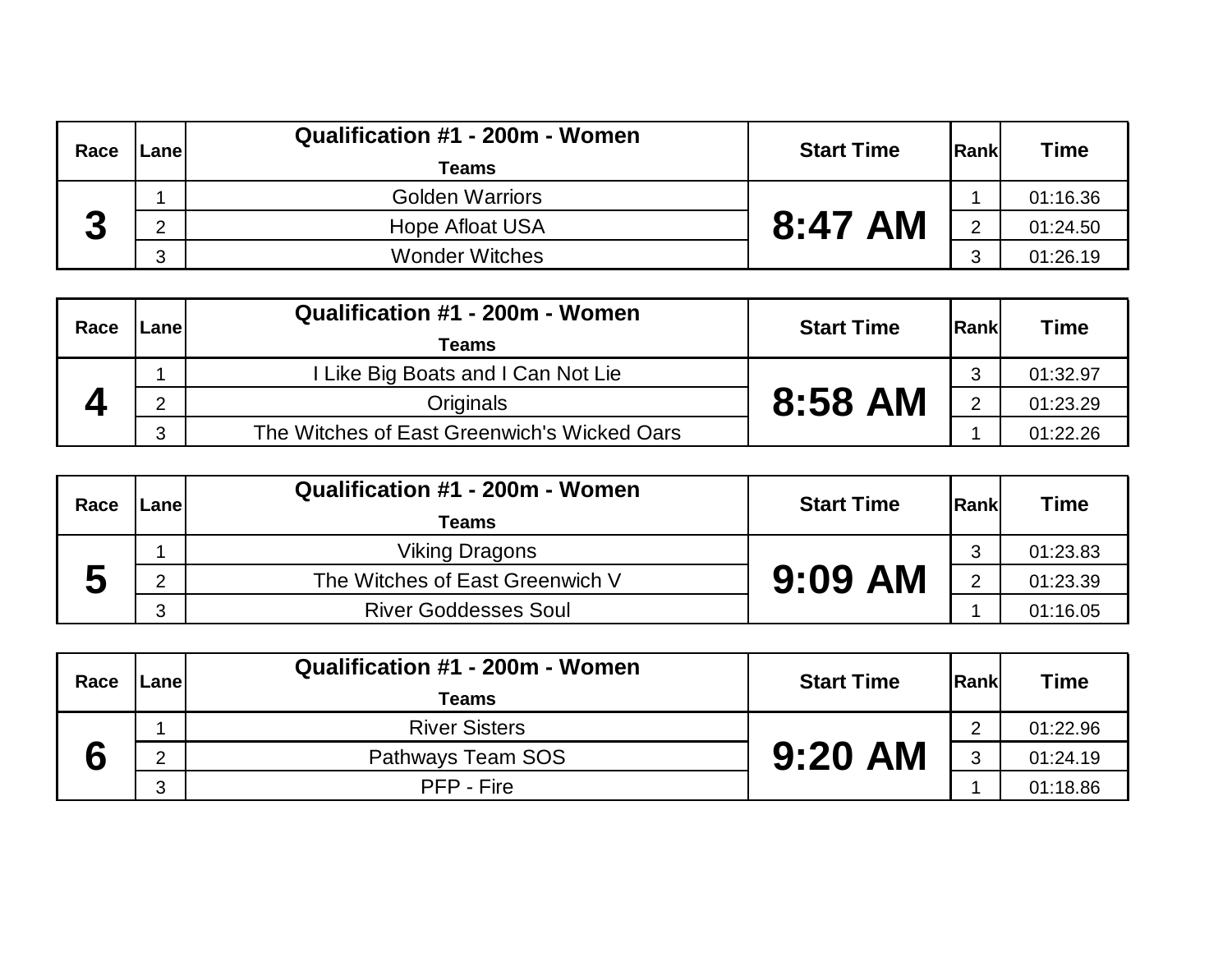| Race | _anel | Qualification #1 - 200m - Mixed<br>Teams | <b>Start Time</b> | <b>Rankl</b>  | <b>Time</b> |
|------|-------|------------------------------------------|-------------------|---------------|-------------|
|      |       | EvoFit Dragons                           |                   | ◠             | 01:16.36    |
|      | റ     | Fire Dragons Mixed Community Team        | $9:31$ AM         | $\mathcal{D}$ | 01:14.42    |
|      | ◠     | <b>MSK Dragons</b>                       |                   |               | 01:12.48    |

| Race | Lanel  | Qualification #1 - 200m - Mixed<br>Teams | <b>Start Time</b> | <b>IRankl</b>  | <b>Time</b> |
|------|--------|------------------------------------------|-------------------|----------------|-------------|
|      |        | Pottstown Dragon Warriors                |                   |                | 01:13.32    |
|      | ⌒      | <b>Rising Sun</b>                        | $9:42$ AM         | $\overline{2}$ | 01:18.92    |
|      | 0<br>J | Hope Afloat USA, Survivors & Supporters  |                   | ◠              | 01:20.16    |

| Race | -anel | Qualification #1 - 200m - Mixed<br>Teams | <b>Start Time</b> | <b>Rank</b> | Time     |
|------|-------|------------------------------------------|-------------------|-------------|----------|
|      |       | <b>River Runners</b>                     |                   |             | 01:16.82 |
| Y    | ⌒     | <b>River Sisters Supporters</b>          | $9:53$ AM         | 3           | 01:34.94 |
|      | ົ     | South Jersey Dragon Boat Club            |                   | $\sim$      | 01:18.79 |

| Race | Lanel | Qualification #1 - 200m - Mixed<br>Teams | <b>Start Time</b> | Rank          | <b>Time</b> |
|------|-------|------------------------------------------|-------------------|---------------|-------------|
| 10   |       | Ithaca Gorges Dragons                    |                   | ◠             | 01:15.02    |
|      |       | <b>Metro Athletic Dragons</b>            | $10:04$ AM        | $\mathcal{P}$ | 01:14.39    |
|      | ົ     | Pennsylvania Dragon Boat Club            |                   |               | 01:13.35    |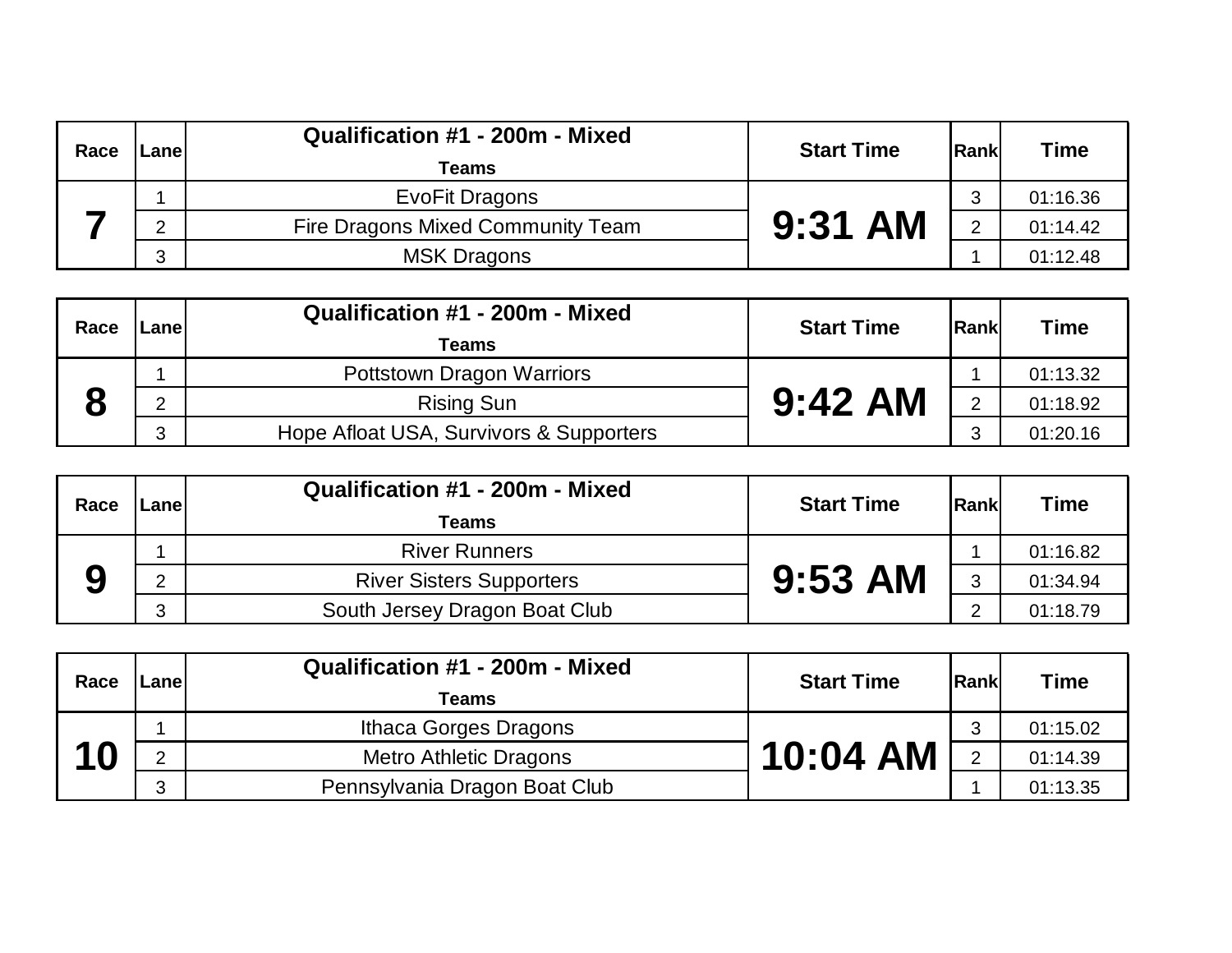| Race | ∟anel | Qualification #1 - 200m - Mixed<br>Teams | <b>Start Time</b> | Rank | <b>Time</b> |
|------|-------|------------------------------------------|-------------------|------|-------------|
|      |       | <b>Hydra Warriors</b>                    |                   | ⌒    | 01:19.79    |
|      |       | MSK Dragons, II                          | 10:15 AM          |      | 01:18.56    |
|      | റ     | -                                        |                   |      |             |

| Race      | ∟anel | Qualification #1 - 200m - Mixed<br>Teams | <b>Start Time</b> | <b>Rank</b> | <b>Time</b> |
|-----------|-------|------------------------------------------|-------------------|-------------|-------------|
| $\Lambda$ |       | Team Bakunawa                            |                   | $\sim$      | 01:15.720   |
|           |       | Philadelphia Police Boat Team            | 10:26 AM          |             | 01:15.250   |
|           | C     | $\sim$                                   |                   |             |             |

| Race | ∟anel | Qualification #2 - 200m - Women Drake Division<br>Teams | <b>Start Time</b> | <b>Rank</b> | Time      |
|------|-------|---------------------------------------------------------|-------------------|-------------|-----------|
|      |       | <b>Twisted Sisters</b>                                  | 10:37 AM          | $\sim$      | 01:22.690 |
| 13   |       | <b>Wonder Witches</b>                                   |                   |             | 01:21.860 |
|      | 3     | Like Big Boats and I Can Not Lie                        |                   | 0           | 01:26.560 |

| Race                            | Lanel | Qualification #2 - 200m - Women Drake Division | <b>Start Time</b> | <b>Rankl</b> | <b>Time</b> |
|---------------------------------|-------|------------------------------------------------|-------------------|--------------|-------------|
|                                 |       | Teams                                          |                   |              |             |
|                                 |       | Pathways Team SOS                              |                   | $\sim$       | 01:25.760   |
| $\mathbf{1}_{\mathbf{\Lambda}}$ |       | <b>Viking Dragons</b>                          | 10:48 AM          | 2            | 01:27.900   |
|                                 | 3     | <b>Hope Afloat USA</b>                         |                   |              | 01:25.030   |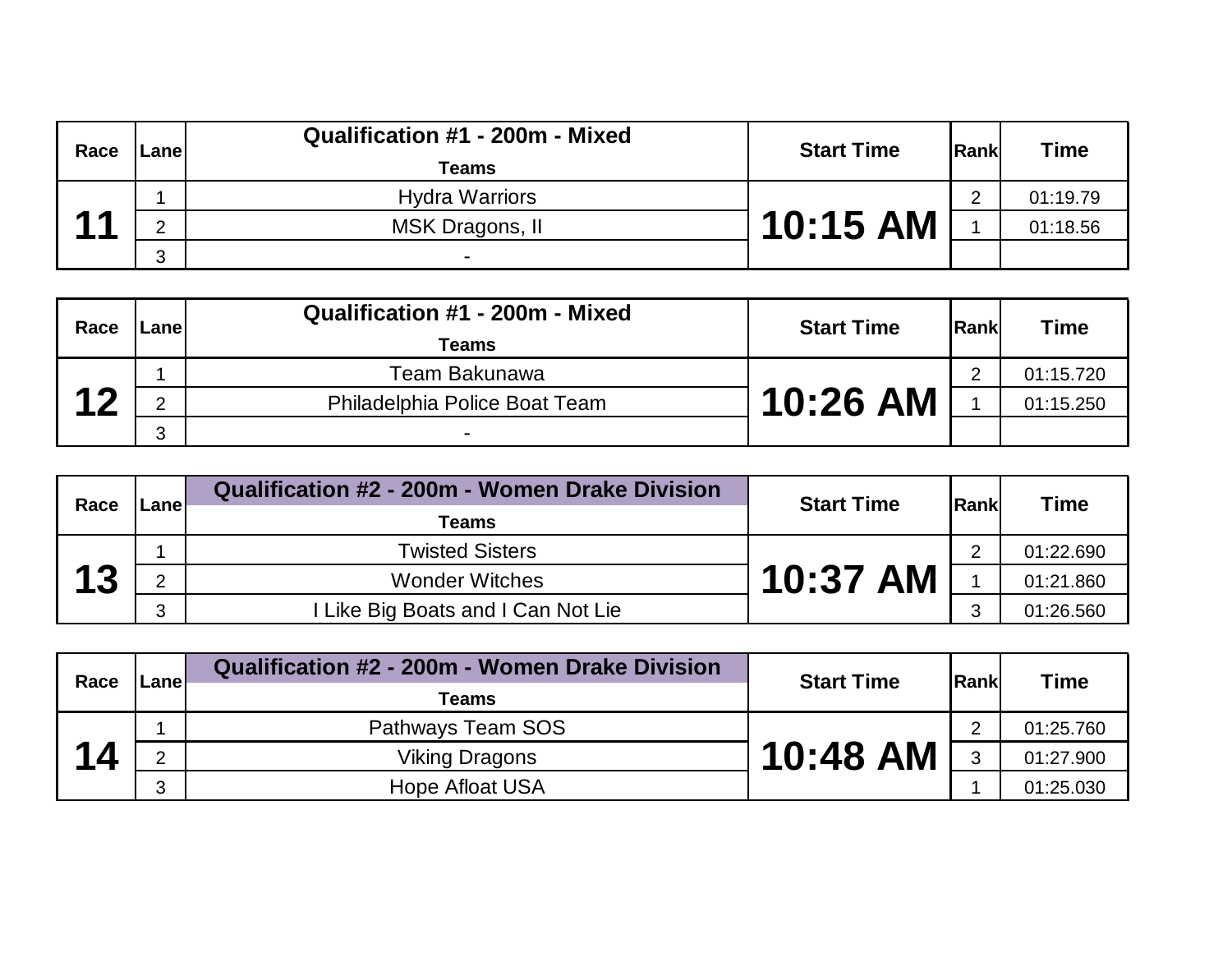| Race | Lanel | Qualification #2 - 200m - Women Drake Division | <b>Start Time</b> | <b>Rank</b> | <b>Time</b> |
|------|-------|------------------------------------------------|-------------------|-------------|-------------|
|      | Teams |                                                |                   |             |             |
|      |       | Originals                                      |                   |             | 01:22.230   |
| 15   | ⌒     | <b>River Sisters</b>                           | 10:59 AM          | 3           | 01:23.890   |
|      | 2     | The Witches of East Greenwich V                |                   | ⌒           | 01:23.860   |

| Race |   | Final 200m - Women Dragon Division<br><b>Lane</b> Top Best 3 times in Race 16-17-18 will be awarded medals | <b>Start Time</b> | <b>Rankl</b>             | <b>Time</b> |
|------|---|------------------------------------------------------------------------------------------------------------|-------------------|--------------------------|-------------|
|      |   | <b>Teams</b>                                                                                               |                   |                          |             |
|      |   | PFP - Fire                                                                                                 |                   | 6                        | 01:18.620   |
| 16   | ⌒ | Against the Wind                                                                                           | 11:10 AM          | $\overline{\phantom{0}}$ | 01:19.590   |
|      | 2 | The Witches of East Greenwich's Wicked Oars                                                                |                   | 9                        | 01:20.520   |

| Race |   | <b>Final 200m - Women Dragon Division</b><br>Lane Top Best 3 times in Race 16-17-18 will be awarded medals<br>Teams | <b>Start Time</b> | <b>Rankl</b>   | <b>Time</b> |
|------|---|---------------------------------------------------------------------------------------------------------------------|-------------------|----------------|-------------|
|      |   | <b>Pittsburgh Hearts of Steel</b>                                                                                   |                   | b              | 01:16.860   |
|      |   | <b>Relentless Premier Women</b>                                                                                     | $11:21$ AM        | $\overline{4}$ | 01:15.920   |
|      | റ | Schuylkill Dragons - Gold                                                                                           |                   | 8              | 01:20.120   |

| Race | <b>Lane</b> | Final 200m - Women Dragon Division<br>Top Best 3 times in Race 16-17-18 will be awarded medals | <b>Start Time</b> | <b>Rankl</b> | <b>Time</b> |
|------|-------------|------------------------------------------------------------------------------------------------|-------------------|--------------|-------------|
|      |             | Teams                                                                                          |                   |              |             |
|      |             | <b>Golden Warriors</b>                                                                         |                   |              | 01:15.520   |
| 18   |             | <b>River Goddesses Soul</b>                                                                    | $11:32$ AM        | 3            | 01:15.790   |
|      | ຼ           | <b>Schuylkill Dragons - Purple</b>                                                             |                   | റ            | 01:15.690   |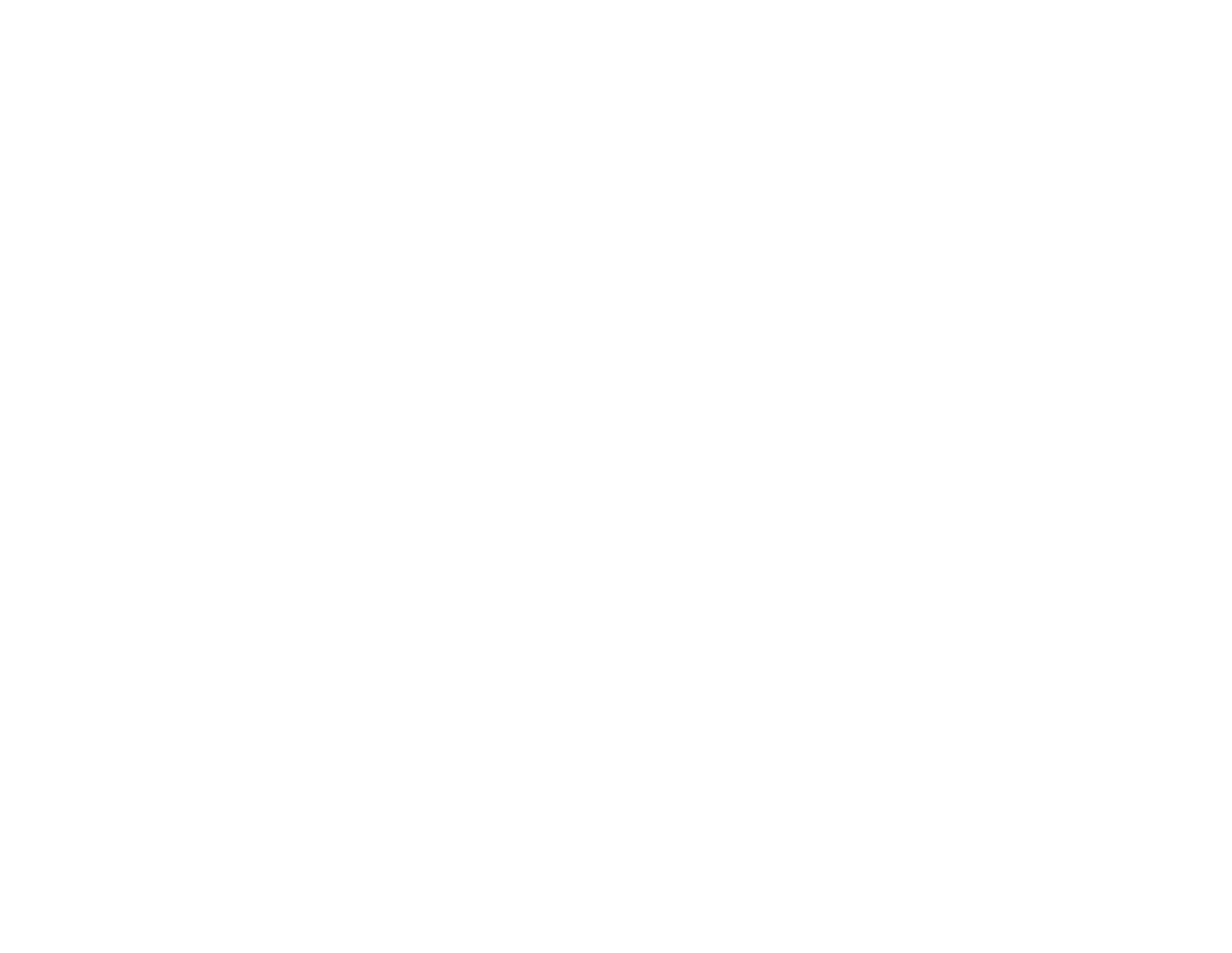| Race | Lanel  | <b>Qualification #2 - 200m - Mixed Drake Division</b> | <b>Start Time</b> | <b>IRank</b> | <b>Time</b> |
|------|--------|-------------------------------------------------------|-------------------|--------------|-------------|
|      | Teams  |                                                       |                   |              |             |
|      |        | <b>River Sisters Supporters</b>                       |                   | ◠            | 01:33.330   |
| 19   | ⌒      | Hope Afloat USA, Survivors & Supporters               | 11:43 AM          |              | 01:19.220   |
|      | 2<br>J |                                                       |                   |              |             |

| Race | Lanel  | <b>Qualification #2 - 200m - Mixed Drake Division</b><br><b>Start Time</b> | lRankl   | <b>Time</b> |           |
|------|--------|----------------------------------------------------------------------------|----------|-------------|-----------|
|      |        | <b>Teams</b>                                                               |          |             |           |
|      |        | <b>Hydra Warriors</b>                                                      |          | $\sim$      | 01:20.060 |
| 20   | ⌒      | <b>Rising Sun</b>                                                          | 11:54 AM |             | 01:19.760 |
|      | 2<br>J |                                                                            |          |             |           |

| Race              | Lanel | Qualification #2 - 200m - Mixed Drake Division | <b>Start Time</b> | <b>Rank</b> | Time      |
|-------------------|-------|------------------------------------------------|-------------------|-------------|-----------|
|                   |       | Teams                                          |                   |             |           |
|                   |       | MSK Dragons, II                                |                   | ◠           | 01:17.120 |
| $\mathbf{\Omega}$ |       | <b>River Runners</b>                           | <b>12:05 PM</b>   |             | 01:16.860 |
|                   | റ     | South Jersey Dragon Boat Club                  |                   | ◠           | 01:18.390 |

| Race |   | <b>Final 200m - Mixed Dragon Division</b><br><b>Lane</b> Top Best 3 times in Race 22-23-24 will be awarded medals | <b>Start Time</b> | Rank | <b>Time</b> |
|------|---|-------------------------------------------------------------------------------------------------------------------|-------------------|------|-------------|
|      |   | Teams                                                                                                             |                   |      |             |
| つつ   |   | Team Bakunawa                                                                                                     |                   |      | 01:15.820   |
|      | ົ | Philadelphia Police Boat Team                                                                                     | <b>12:16 PM</b>   |      | 01:14.620   |
|      | 3 | EvoFit Dragons                                                                                                    |                   | 9    | 01:18.790   |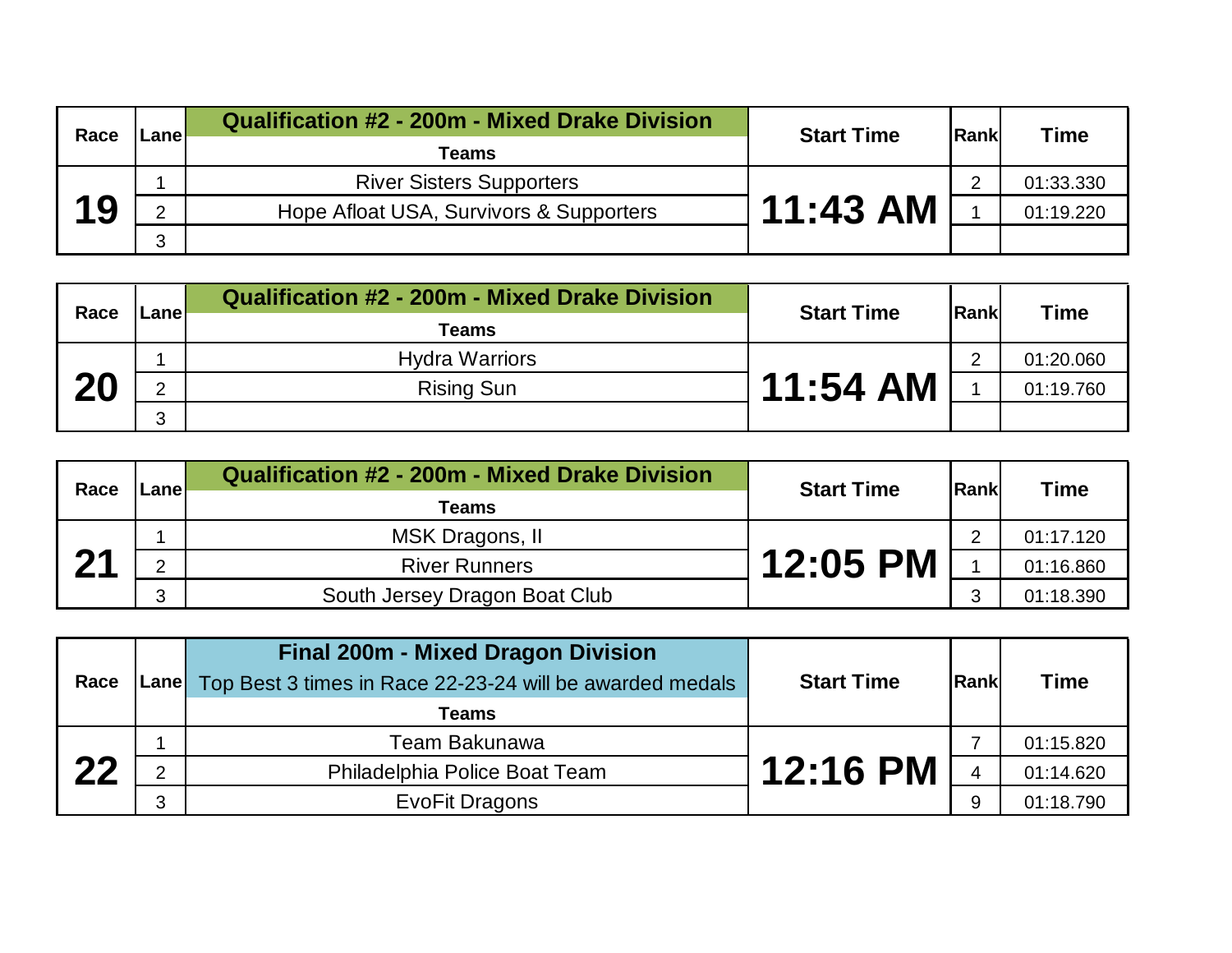| Race | <b>Final 200m - Mixed Dragon Division</b><br>Lane Top Best 3 times in Race 22-23-24 will be awarded medals<br>Teams | <b>Start Time</b> | <b>Rank</b> | <b>Time</b> |
|------|---------------------------------------------------------------------------------------------------------------------|-------------------|-------------|-------------|
|      | Fire Dragons Mixed Community Team                                                                                   |                   | 8           | 01:15.950   |
| 23   | <b>Metro Athletic Dragons</b>                                                                                       | 12:27 PM          | 6           | 01:15.050   |
|      | Ithaca Gorges Dragons                                                                                               |                   | 5           | 01:14.920   |

| Race |   | <b>Final 200m - Mixed Dragon Division</b><br>[Lane] Top Best 3 times in Race 22-23-24 will be awarded medals | <b>Start Time</b> | Rank           | <b>Time</b> |
|------|---|--------------------------------------------------------------------------------------------------------------|-------------------|----------------|-------------|
|      |   | Teams                                                                                                        |                   |                |             |
|      |   | <b>Pottstown Dragon Warriors</b>                                                                             |                   | 3              | 01:14.02    |
| 24   | റ | <b>MSK Dragons</b>                                                                                           | <b>12:38 PM</b>   | $\overline{2}$ | 01:13.69    |
|      | 3 | Pennsylvania Dragon Boat Club                                                                                |                   |                | 01:13.250   |

## **LUNCH BREAK : 45 minutes**

| Race |        | Consolation Final 200m - Women Drake Division D<br><b>Start Time</b><br>Lanel | <b>IRankl</b> | <b>Time</b> |          |
|------|--------|-------------------------------------------------------------------------------|---------------|-------------|----------|
|      |        | Teams                                                                         |               |             |          |
| 25   |        | Like Big Boats and I Can Not Lie                                              |               | $\Omega$    | 01:29.00 |
|      | റ      | Pathways Team SOS                                                             | $1:25$ PM     |             | 01:27.40 |
|      | ◠<br>J | Viking Dragons                                                                |               | ົ           | 01:29.16 |

| Race | Lanel | Minor Final 200m - Women Drake Division D | <b>Start Time</b> | <b>IRank</b>   | <b>Time</b> |
|------|-------|-------------------------------------------|-------------------|----------------|-------------|
|      |       | Teams                                     |                   |                |             |
| 26   |       | <b>River Sisters</b>                      |                   |                | 01:26.53    |
|      | ⌒     | The Witches of East Greenwich V           | <b>1:36 PM</b>    | $\overline{2}$ | 01:26.76    |
|      | ົ     | Hope Afloat USA                           |                   | ◠              | 01:26.83    |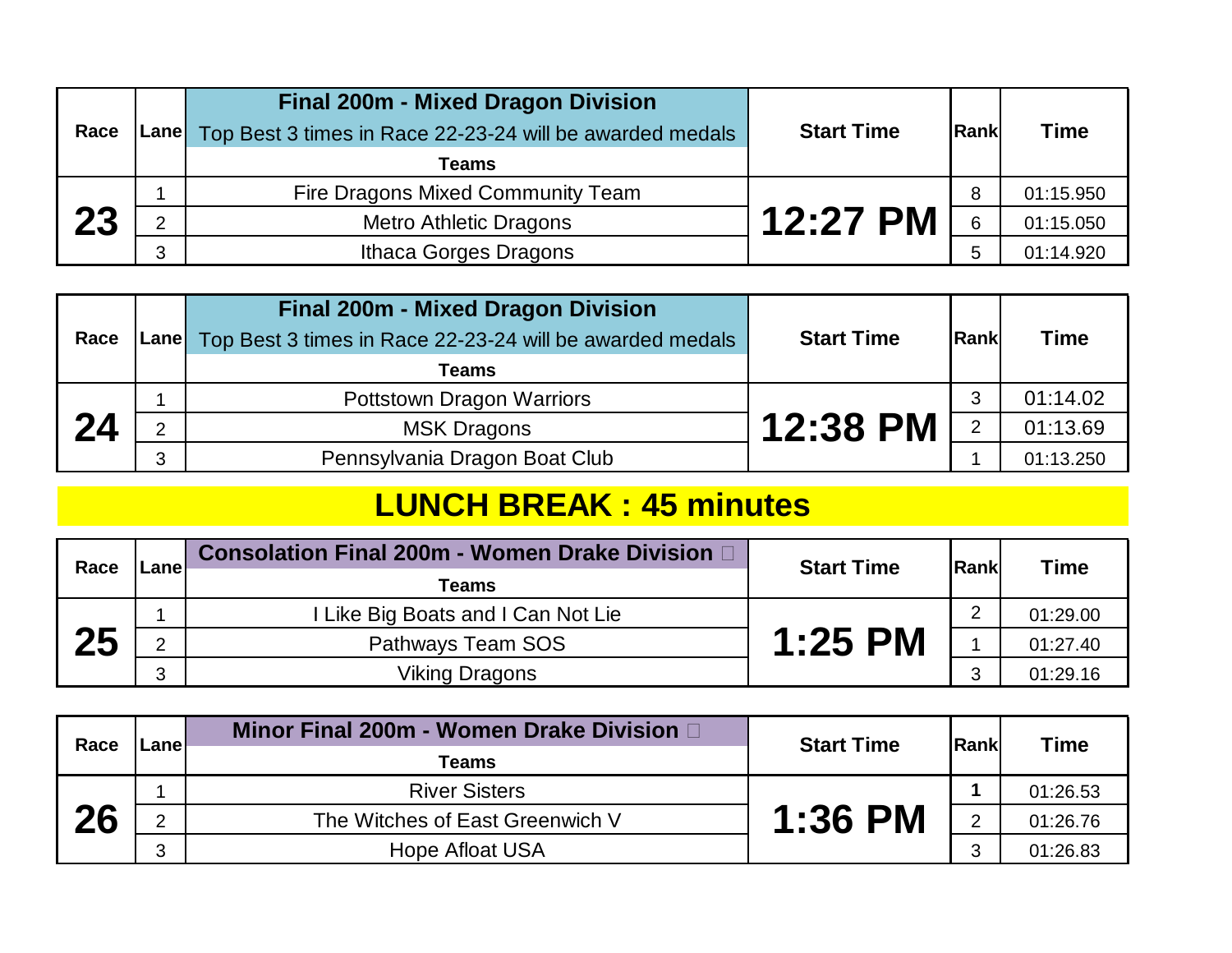| Race      | Lanel | Major Final 200m - Women Drake Division DDD | <b>Start Time</b> | lRankl |                         |
|-----------|-------|---------------------------------------------|-------------------|--------|-------------------------|
|           |       | Teams                                       |                   |        | <b>Time</b><br>01:25.03 |
| <b>07</b> |       | Originals                                   |                   |        |                         |
|           |       | <b>Wonder Witches</b>                       | $1:47$ PM         | C      | 01:26.46                |
|           | റ     | <b>Twisted Sisters</b>                      |                   | ◠      | 01:29.03                |

| Race | Lanel | Consolation Final 500m - Women Dragon Division □ | <b>Start Time</b> | Rank           | <b>Time</b> |
|------|-------|--------------------------------------------------|-------------------|----------------|-------------|
|      |       | Teams                                            |                   |                |             |
| 28   |       | Schuylkill Dragons - Gold                        |                   |                | 02:38.92    |
|      |       | Against the Wind                                 | <b>1:58 PM</b>    | $\overline{2}$ | 02:43.190   |
|      | ົາ    | The Witches of East Greenwich's Wicked Oars      |                   |                | 02:49.960   |

| Race | Lanel | Minor Final 500m - Women Dragon Division D<br>Teams | <b>Start Time</b> | Rankl | <b>Time</b> |
|------|-------|-----------------------------------------------------|-------------------|-------|-------------|
| 29   |       | Pittsburgh Hearts of Steel                          |                   | ◠     | 02:41.720   |
|      | റ     | <b>Relentless Premier Women</b>                     | 2:09 PM           |       | 02:36.580   |
|      | ົ     | PFP - Fire                                          |                   | ◠     | 02:37.750   |

| Race | Lanel | Major Final 500m - Women Dragon Division <b>DDD</b><br>Teams | <b>Start Time</b> | Rank | <b>Time</b> |
|------|-------|--------------------------------------------------------------|-------------------|------|-------------|
| 30   |       | <b>Schuylkill Dragons - Purple</b>                           |                   | ◠    | 02:34.610   |
|      |       | <b>Golden Warriors</b>                                       | 2:20 PM           | C    | 02:34.520   |
|      | ◠     | <b>River Goddesses Soul</b>                                  |                   |      | 02:33.980   |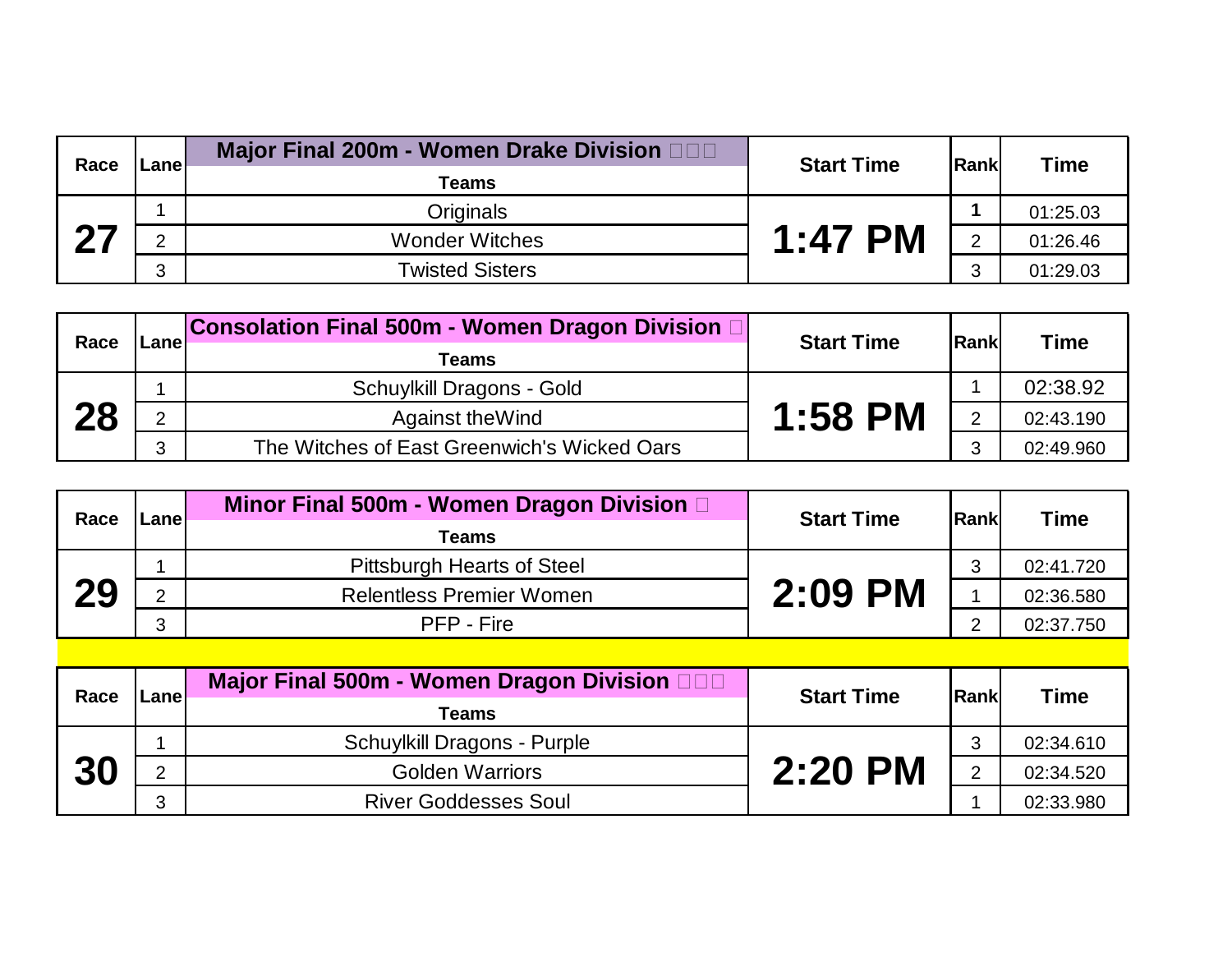| Race              | Lanel  | <b>Consolation Final 200m - Mixed Drake Division D</b><br>Teams | <b>Start Time</b> | <b>Rank</b> | <b>Time</b> |
|-------------------|--------|-----------------------------------------------------------------|-------------------|-------------|-------------|
| $\mathbf{\Omega}$ |        | <b>River Sisters Supporters</b>                                 |                   | ◠           | 01:35.800   |
|                   |        | <b>Hydra Warriors</b>                                           | $2:31$ PM         |             | 01:22.490   |
|                   | ◠<br>J |                                                                 |                   |             |             |

| Race | .anel  | Minor Final 200m - Mixed Drake Division D | <b>Start Time</b> | <b>IRank</b> |                                       |
|------|--------|-------------------------------------------|-------------------|--------------|---------------------------------------|
|      |        | Teams                                     |                   |              | <b>Time</b><br>01:19.790<br>01:19.860 |
| つつ   |        | <b>Rising Sun</b>                         |                   |              |                                       |
|      | ◠      | Hope Afloat USA, Survivors & Supporters   | $2:44$ PM         | C            |                                       |
|      | າ<br>ື |                                           |                   |              |                                       |

| Race | <b>Major Final 200m - Mixed Drake Division DOD</b><br><b>Start Time</b><br><b>Lane</b><br>Teams |                               | Rank    |   |                         |
|------|-------------------------------------------------------------------------------------------------|-------------------------------|---------|---|-------------------------|
|      |                                                                                                 |                               |         |   | <b>Time</b><br>01:18.81 |
|      |                                                                                                 | MSK Dragons, II               |         | C |                         |
| 33   | C                                                                                               | <b>River Runners</b>          | 2:57 PM |   | 01:18.480               |
|      | ≏                                                                                               | South Jersey Dragon Boat Club |         | ◠ | 01:20.720               |